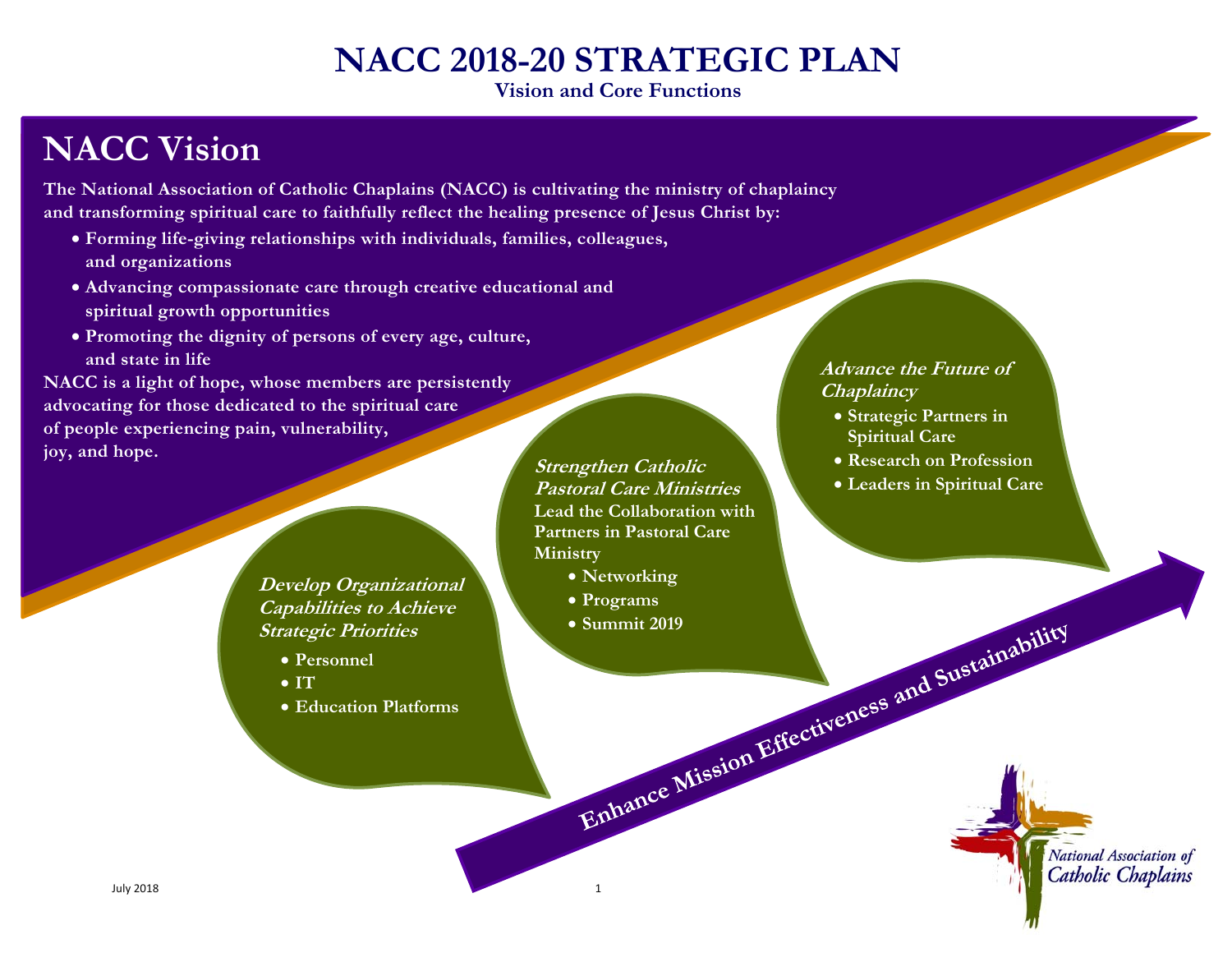

## **NACC 2018-20 STRATEGIC PLAN**

**Core Assumptions** 

## **NACC MISSION STATEMENT**

**The National Association of Catholic Chaplains advocates for the profession of spiritual care and educates, certifies and supports chaplains, clinical pastoral educators and all members who continue the healing ministry of Jesus in the name of the Church.** 

### **CORE OPERATIONAL ASSUMPTION**

**NACC will move from an exclusively membership organization for professional Catholic chaplains (which will remain its core mission) to strengthen Catholic spiritual care ministry in all its forms, becoming a leader and resource for the Catholic pastoral care ministry nationally.** 

#### **In 2021 NACC will be viewed as a vital and vibrant leader among**:

- Our professional Strategic Partners for Spiritual Care and
- Our Catholic Partners in Pastoral Care Ministry serving the continuum of care for the ill, aging, isolated and vulnerable (health care, parish, correctional, and other settings) needing spiritual care.

#### **NACC will do so by leading the partnership initiatives among pastoral care ministries to:**

- Provide a network among pastoral care providers
- Identify core levels for formation tied to competencies
- Design and deliver program for the levels
- ◆ Develop and administer tracks for professional credentialing
- Offer ongoing ministry formation support.

### **CORE MARKETING ASSUMPTION**

**Future board certified chaplains will be reached mainly though the hundreds of Catholics who are being attracted to, already involved in, or affected by some form of pastoral care ministry in the Church. The NACC will support the formation and development of all those entering or serving in this type of ministry.** 

#### **Key organization components include:**

- Expanded, engaged, and committed membership
- More robust website for networking and resources
- Re-organized and equipped staff
- Sustained, supportive funding by those committed to this mission

#### **NACC members will have more ways to:**

- Connect to one another and access professional resources, facilitated by uses of modern technology
- Be in relationship with, a leader for, and professional/education resource within, the local Catholic community and its bishop leaders
- Be part of advocating for professional chaplaincy and encouraging others to the vocation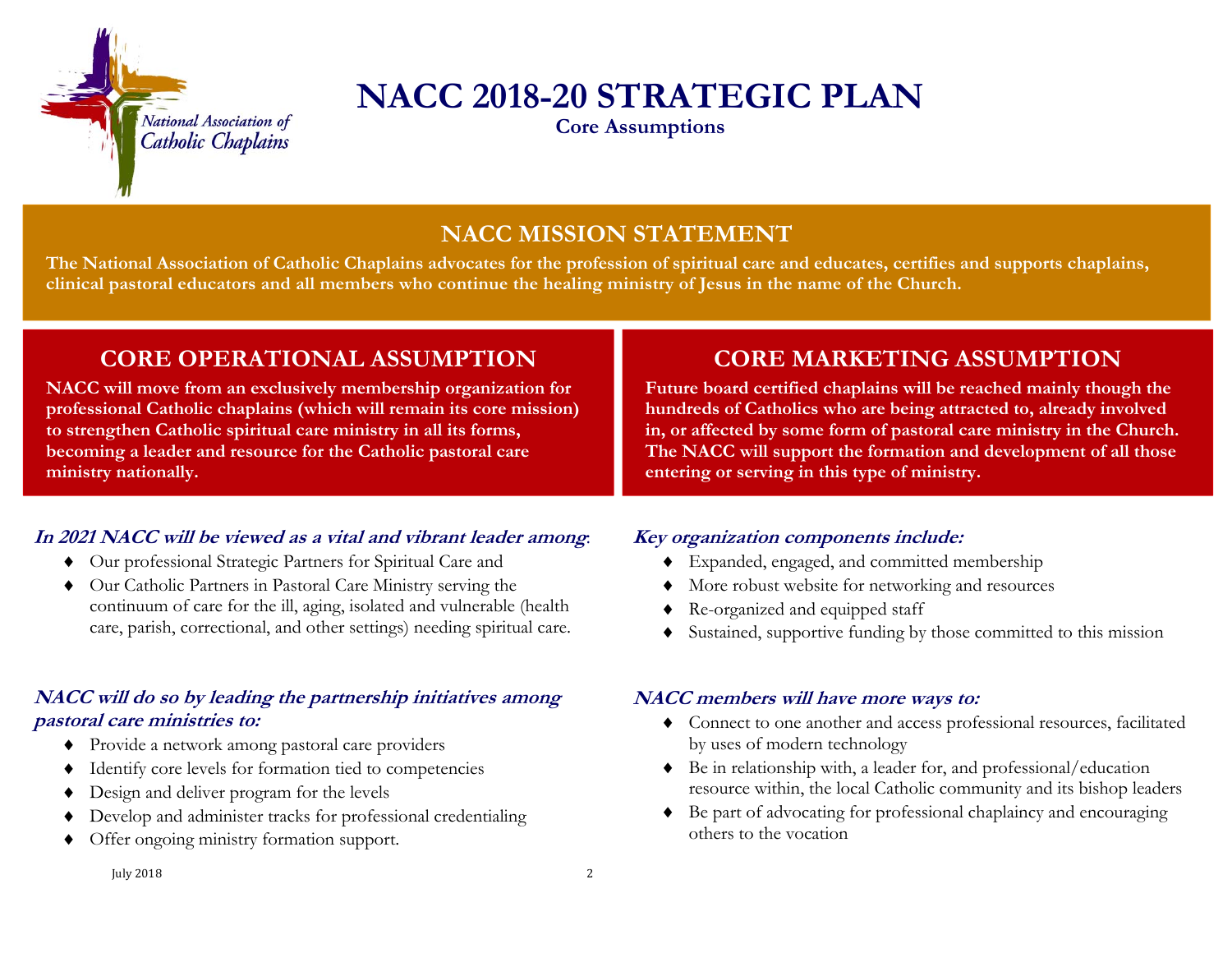#### National Association of Catholic Chaplains

#### **Advance the Future of Chaplaincy**

- **Strategic Partners in Spiritual Care**
- **Research on Profession**
- **Leaders in Spiritual Care**

## **NACC 2018-20 STRATEGIC PLAN**

**Goals and Key Outcomes** 

**Goal:** To leverage relations with Strategic Partners for spiritual care to advance the profession, and source and implement a major marketing initiative to increase awareness among Catholics of the vital vocation of chaplaincy.

#### **Key Outcomes:**

- 1. Collaborations with Strategic Partners, including 2018 APC/NACC Conference, 2020 Strategic Partners Conference, joint research projects, and Transforming Chaplaincy
- 2. Professional development for chaplaincy, especially in spiritual care leadership, and specialty certifications
- 3. Strengthened collaboration among Catholic organizations to promote chaplaincy as a vocation

**Strengthen Catholic Pastoral Care Ministries Lead the Collaboration with Partners in Pastoral Care Ministry** 

- **Networking**
- **Programs**
- **Summit 2019**

**Goal:** To lead the strengthening of the Church's pastoral care ministry.

#### **Key Outcomes:**

- 1. Collaborations with Catholic Partners for Pastoral Care Ministry to provide national competencies, resources for leading practice formation programs, a nationally-available/accessible foundational training program for pastoral care ministries, networking among those responsible for diocesan programs, and a 2019 Pastoral Care Summit
- 2. Additional national funding for implementation of Pastoral Care competency model(s)
- 3. Identify and develop the needed resources to strengthen and lead